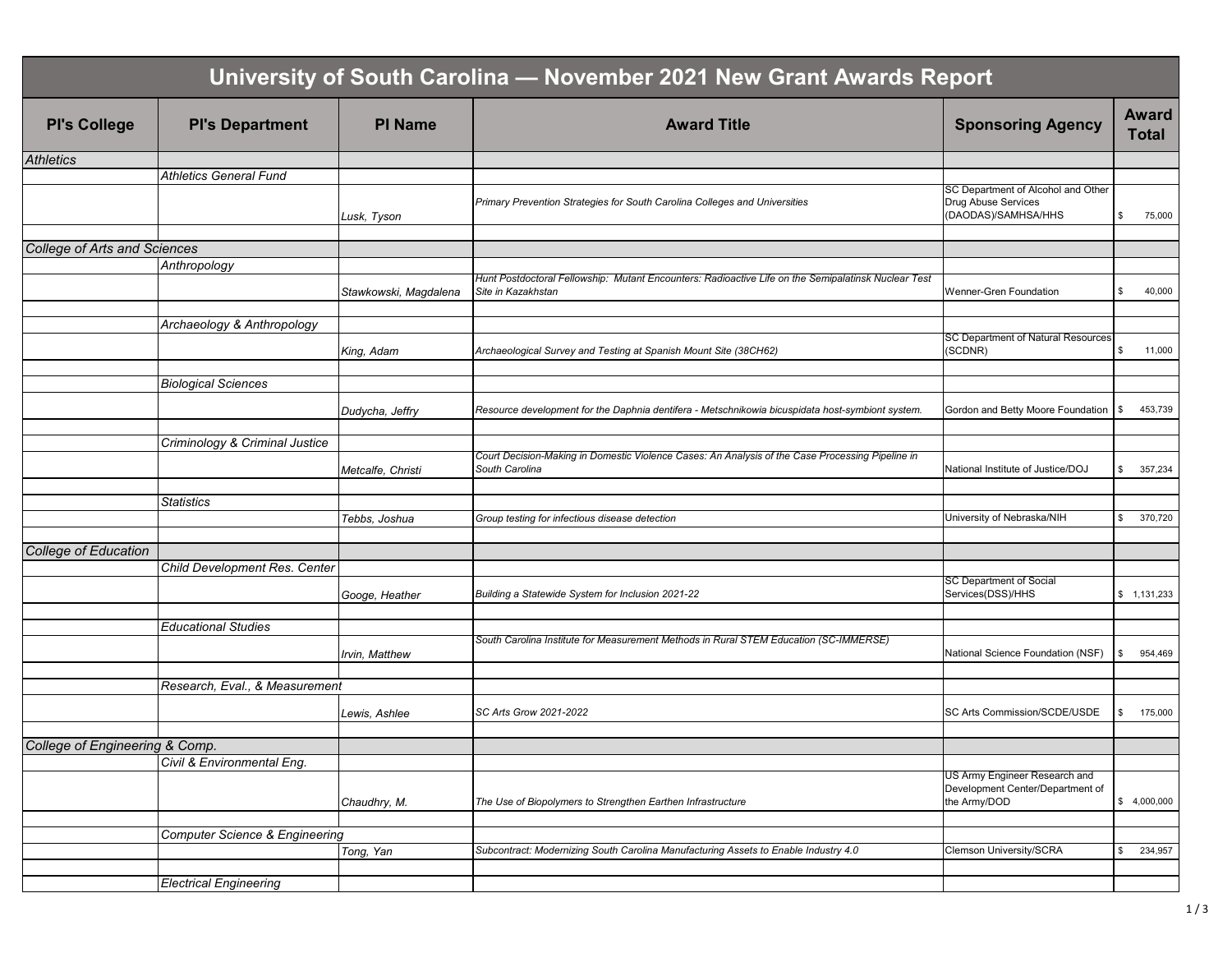| University of South Carolina - November 2021 New Grant Awards Report |                                |                        |                                                                                                                                                                       |                                                                                                   |    |                              |  |
|----------------------------------------------------------------------|--------------------------------|------------------------|-----------------------------------------------------------------------------------------------------------------------------------------------------------------------|---------------------------------------------------------------------------------------------------|----|------------------------------|--|
| <b>PI's College</b>                                                  | <b>PI's Department</b>         | <b>PI Name</b>         | <b>Award Title</b>                                                                                                                                                    | <b>Sponsoring Agency</b>                                                                          |    | <b>Award</b><br><b>Total</b> |  |
|                                                                      |                                | Santi, Enrico          | Fuel Cell System Modeling for Electrical Helicopter SBIR                                                                                                              | Piasecki Aircraft Corporation/DOD                                                                 | \$ | 40,000                       |  |
|                                                                      | <b>Mechanical Engineering</b>  |                        |                                                                                                                                                                       |                                                                                                   |    |                              |  |
|                                                                      |                                | Knight, Travis         | Internal Wireless Sensors for Dry Cask Storage                                                                                                                        | Office of Nuclear Energy/DOE                                                                      | \$ | 800,000                      |  |
|                                                                      |                                |                        |                                                                                                                                                                       |                                                                                                   |    |                              |  |
|                                                                      |                                | Sockalingam, Subramani | Fundamental Studies of Process-Material Interactions in Advanced Adhesion-Driven Manufacturing with<br>Automated Placement of Uncured Thermoset Tows as Model Process | National Science Foundation (NSF)                                                                 | \$ | 651,725                      |  |
|                                                                      |                                |                        |                                                                                                                                                                       | Office of Naval Research                                                                          |    |                              |  |
|                                                                      |                                | Wang, Yi               | RELIABLE PERCEPTION FOR UNMANNED MARITIME SYSTEMS                                                                                                                     | (ONR)/DOD                                                                                         |    | \$4,750,000                  |  |
| College of Information & Comm.                                       |                                |                        |                                                                                                                                                                       |                                                                                                   |    |                              |  |
|                                                                      | Journalism & Mass Comm.        |                        |                                                                                                                                                                       |                                                                                                   |    |                              |  |
|                                                                      |                                | Chen, Yingying         | The platformization of organizational (counter-)discriminatory speech on Facebook and Twitter during<br>the pandemic                                                  | Social Science Research Council                                                                   | S. | 2,500                        |  |
|                                                                      |                                |                        |                                                                                                                                                                       |                                                                                                   |    |                              |  |
| <b>College of Social Work</b>                                        |                                |                        |                                                                                                                                                                       |                                                                                                   |    |                              |  |
|                                                                      | Families in Society, Institute |                        |                                                                                                                                                                       |                                                                                                   |    |                              |  |
|                                                                      |                                | Shapiro, Cheri         | SC First Steps Child Care Technical Assistance External Evaluation                                                                                                    | SC First Steps to School Readiness                                                                | \$ | 75,000                       |  |
| Darla Moore School of Business                                       |                                |                        |                                                                                                                                                                       |                                                                                                   |    |                              |  |
|                                                                      | Moore Sch - Div. of Research   |                        |                                                                                                                                                                       |                                                                                                   |    |                              |  |
|                                                                      |                                | Von Nessen, Joseph     | SC Department of Veterans' Affairs: Economic Impact of the Military on SC                                                                                             | SC Department of Veterans' Affairs<br>(SCDVA)                                                     | \$ | 65,000                       |  |
|                                                                      |                                |                        | Southern Carolina Regional Alliance                                                                                                                                   | Southern Carolina Regional<br>Development Alliance                                                | \$ | 38,025                       |  |
|                                                                      |                                |                        | South Carolina State Workforce Development Board (SWDB)                                                                                                               | SC Department of Employment and<br>Workforce (SCDEW) obo/ SC State<br>Workforce Development Board | \$ | 104,250                      |  |
| <b>Division of Student Affairs</b>                                   |                                |                        |                                                                                                                                                                       |                                                                                                   |    |                              |  |
|                                                                      | Substance Abuse and Prevention |                        |                                                                                                                                                                       |                                                                                                   |    |                              |  |
|                                                                      |                                |                        |                                                                                                                                                                       | SC Department of Alcohol and Other<br>Drug Abuse Services                                         |    |                              |  |
|                                                                      |                                | Hourigan, Aimee        | <b>College Prevention Funding</b>                                                                                                                                     | (DAODAS)/SAMHSA/HHS                                                                               | \$ | 150,000                      |  |
| Hosp., Retail, & Sport Mgmt                                          |                                |                        |                                                                                                                                                                       |                                                                                                   |    |                              |  |
|                                                                      | Hotel, Restaurant & Tour Mgmt  |                        |                                                                                                                                                                       |                                                                                                   |    |                              |  |
|                                                                      |                                | DiPietro, Robin        | Advancing Environmental Sustainability Knowledge and Skills of the FANH Sciences Workforce in<br>Hospitality and Retail Industries                                    | Kansas State University/NIFA/USDA                                                                 | \$ | 150,000                      |  |
|                                                                      |                                |                        |                                                                                                                                                                       |                                                                                                   |    |                              |  |
| <b>Koger Center</b>                                                  | <b>Koger Center</b>            |                        |                                                                                                                                                                       |                                                                                                   |    |                              |  |
|                                                                      |                                | Magradey, Karen        | South Arts Presentation Grant-Ed Fuqua Quartet                                                                                                                        | South Arts, Inc.                                                                                  | \$ | 1,446                        |  |
|                                                                      |                                |                        |                                                                                                                                                                       |                                                                                                   |    |                              |  |
| Law Enforcement & Safety                                             |                                |                        |                                                                                                                                                                       |                                                                                                   |    |                              |  |